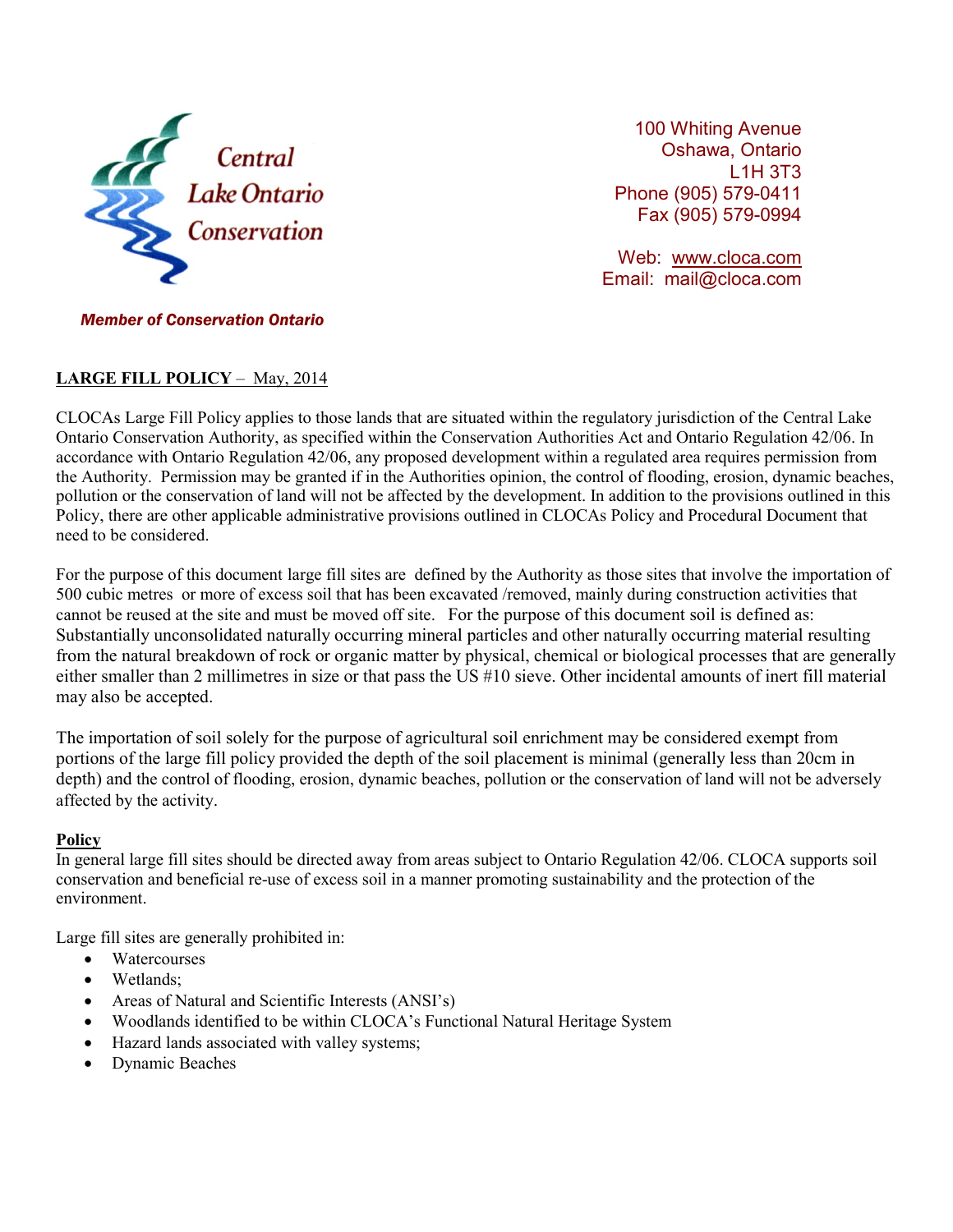## **1. Application Information Requirements**

- a) Upon receipt of an application, Authority staff will ensure that the application is complete and all necessary supporting documentation has been submitted. Three copies of the following supporting plans and/or reports must be submitted with an application:
	- o Location of subject property including property lines, north arrow and nearest roadways/intersections
	- o Existing and proposed elevations within and adjacent to the area where the placement of soil is proposed. Detailed site plans with cross sections must be provided. The plan must show the subject property and all areas where the placement and/or grading of soil is proposed. Note: No new side slopes are to exceed a 3 (horizontal): 1 (vertical) gradient
	- o total quantity of imported soil must be shown on the plans in cubic metres
	- o The Authority's regulatory limit as prescribed by Ontario Regulation 42/06
	- o The regulatory flood plain
	- o Location of all environmentally sensitive features identified through an environmental impact study (EIS) in accordance with EIS policy outlined in Section # 2 under Application Administration. The plan(s) must illustrate a minimum setback of 15m from all watercourse, wetlands and property lines. Setbacks greater than 15m will be applied if recommended in the EIS
	- o Other known site features and structures such as access roads, culverts, utilities, poles, pavement, curbs, etc.
	- o Timing and location of the placement of soil ;
- b) Sediment and Erosion Control Plans;
- c) Pre and Post Drainage Plans and confirmation from a qualified person that the placement of soil will not alter drainage patterns and volumes in such a way to have an adverse effect on flooding and erosion of downstream or upstream properties;
- d) Completion in full of application form (including Schedule A and Large Fill Site Contamination Screening Questionnaire).
- e) A Soil Management Plan for the receiving site consisting of the following:
	- Documentation from a Qualified Person (professional engineer or geoscientist) using a riskbased approach, assessing the appropriateness of the receiving site for the placement on soil and establishing the appropriate soil quality standards for incoming soil. The analysis should be based on the specific conditions at the receiving site, including the history of the sites and verify that the placement of soil will not degrade the existing conditions at the receiving and will not increase any contaminant concentration at the receiving site such that there would be an adverse environmental impact. Generally fill quality must not exceed Table 2 of the Soil Standard Tables contained in Ontario Regulation 153/04. A Qualified Person (QP) must consider the appropriateness of the proposed application of the Table of Soil Standards and whether the assumption used in the development of standards remain valid. In determining the soil quality standards for the receiving site, a QP must also take into account the effects of loading associated with the concentrations of individual contaminants in soil and the impacts on the pre-existing, ambient conditions of the receiving site.
	- **EXECUTE:** Representative baseline sampling from the receiving site must be completed prior to the placement of soil. The sampling must be carried out by a QP and provide information on soil and surface and groundwater water conditions confirming that the placement of soil will not be an adverse impact on the control of pollution and/or hydrologic functions.
	- Identification of a qualified on-site manager(s) for the purpose of monitoring of on-site activities, confirming working state of erosion and sedimentation control measures and maintenance of site drainage and record keeping of incoming fill material. Qualifications of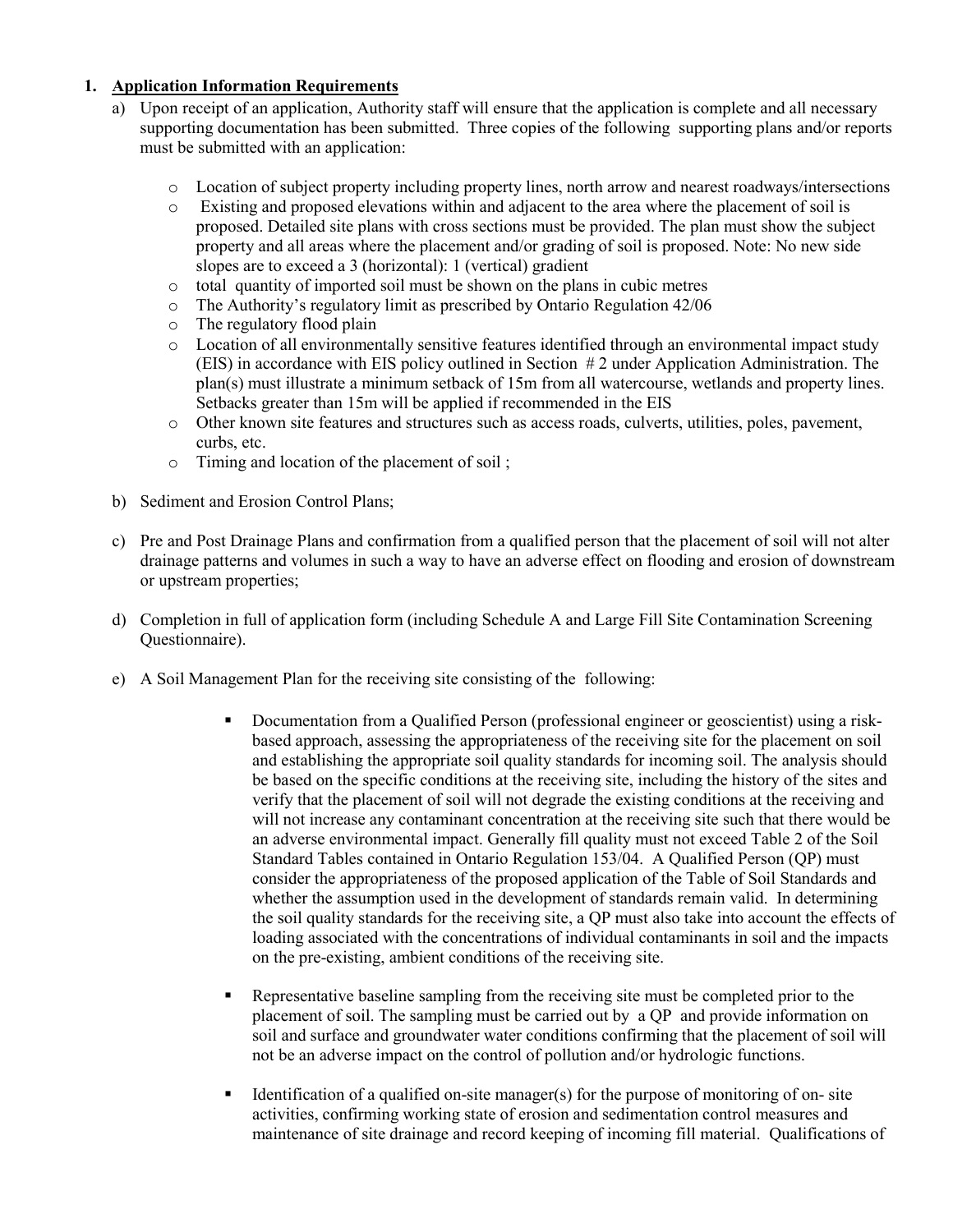the site manager shall be reflective of the expertise required for each receiving site based on considerations such as soil volumes and site characteristics.

- Description of requirements for on-going testing of soil and/or groundwater by a OP at the receiving site to ensure that the soils received complies with the established soil quality standards. Sampling procedures for the receiving site must be outlined and should be determined in consultation with CLOCA and the rationale connected therewith provided. At a minimum all sampling should be accompanied by a chain of custody form and to be submitted to a laboratory within 24 hours of sampling. All samples must be submitted to a laboratory that is accredited by an internationally recognized accreditation body, such as the Standards Council of Canada or Canadian Association for Laboratory Accreditation.
- For lands that are located within Landform Categories 1 and 2 in the Oak Ridges Moraine Conservation Plan, final elevation plans must demonstrate that disturbance to landform character is being kept to a minimum.
- f) Descriptions of the addresses and property owners of the source sites (origin) of all soil material.
- g) Description of the source sites of the soil material and its history, past and present uses of the land including any processes involved in its generation and a completed soil quality questionnaire to identify if there are any potential concerns with soil quality and possible contamination.

Documentation of soil quality from each source site by a qualified person (QP) including a clear and definitive conclusion that the soil quality meets the soil quality standards outlined in the Soil Management Plan.The documentation shall also include a description of the sampling procedure and rationale. Sampling must be based on distributed samples across the source site with a focus in areas of highest risk. At a minimum all sampling should be accompanied by a chain of custody form and to be submitted to a laboratory within 24 hours of sampling. All samples must be submitted to a laboratory that is accredited by an internationally recognized accreditation body, such as the Standards Council of Canada or Canadian Association for Laboratory Accreditation.

Soil from minor excavations such as basements and pools for individual lots may be exempt from the requirement of soil quality report provided the Large Fill Site Contamination Screening Questionnaire is completed to the satisfaction of CLOCA.

- h) Where site specific conditions/concerns are warranted, the Authority may require that an environmental impact study (EIS) and/or hydrological study be completed verifying that the proposed placement of soil will not have an adverse impact on natural resources and will not create or worsen natural hazards. The study shall assess potential impacts and provide recommendations on the appropriateness of placing fill on the subject lands and any setbacks and/or mitigation measures to the satisfaction of CLOCA. Once an application is submitted by the authorized agent/owner, the Authority will review the proposal and if deemed necessary, a Terms of Reference will be provided outlining the requirements of the study. It will be the sole responsibility of the authorized agent/owner to pay for and complete the EIS. Site specific issues may include, but not be limited to, proximity to or presence of one or more of the following:
	- hydrological sensitive features i.e. significant discharge areas, springs, seeps;<br>• sionificant groundwater recharge areas, and the highly vulnerable aquifers
	- significant groundwater recharge areas, and the highly vulnerable aquifers
	- high water table;<br>• environmentally
	- environmentally sensitive features; and
	- natural heritage features:
- i) The Authority may require other studies and reports as deemed necessary to ensure that the proposed fill site will not result in an adverse impact on the control of flooding, erosion, dynamic beaches, pollution or the conservation of land.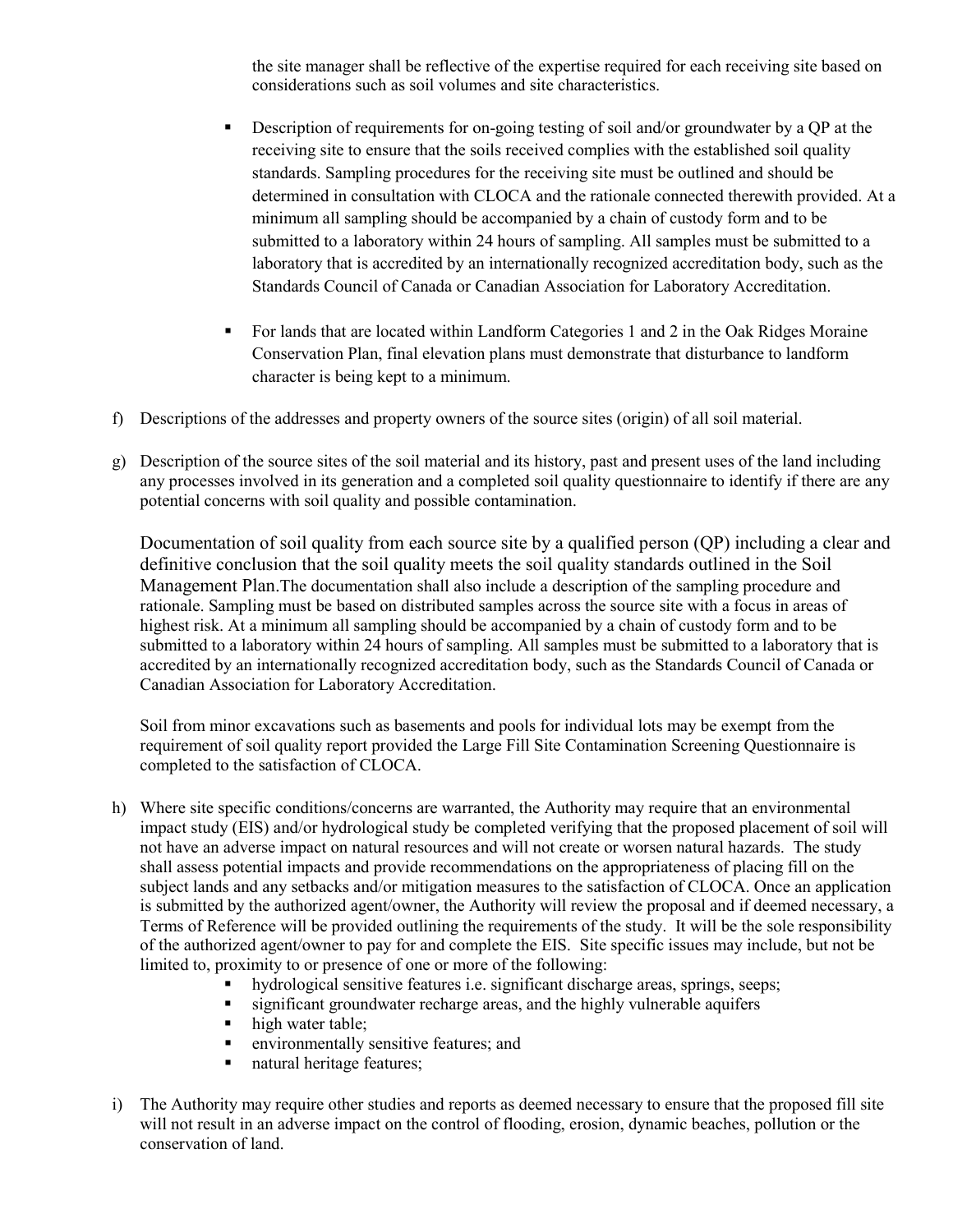- j) Site security measures.
- k) A contingency plan outlining actions that are to be taken in the event that sampling results or other information identifies concerns with soil quality or site drainage.
- l) Restoration details including but not limited to:
	- o detail related to site stabilization measures such as topsoil, seed, sod, hydroseed and associated timing, etc.);
	- o staging of restoration such that any exposed soil is vegetated as soon as possible;
	- o invasive species management.

# **2. Application Administration**

- a) An application in writing may be provided by an authorized agent acting on behalf of the property owner provided that the authorized agent has been granted permission in writing by the property owner (copy of permission shall be provided with application). The permit will not be issued until it is signed by the registered property owner(s) and / or principle of the numbered company.
- b) An application will not be deemed complete until all information requirements and applicable fees have been submitted. If information is missing from the application submission, it will be the responsibility of the owner and/or authorized applicant to ensure that the information is provided. A deposit of \$5,000 will be required to cover the cost of any potential peer review and/or additional independent soil sampling. If deemed necessary by CLOCA to ensure and/or confirm compliance to the granted permission, the Authority will retain an independent qualified consultant to review the submitted soil report(s) and/or undertake independent sampling of the receiving site. The peer review deposit will be required before the application is deemed complete. At the time of completion of the fill activity and permit expiry, the unused funds from the peer review deposit will be refunded to the applicant.
- c) Applicants are encouraged to consult with the respective municipality in which the proposed fill site is located (i.e. Town of Ajax, City of Oshawa, City of Pickering, Municipality of Clarington, Township of Scugog, Township of Uxbridge, Town of Whitby) regarding their approval of the large fill site, prior to permit issuance. Municipal partner agencies may be concerned with one or more of the following:
	- Oak Ridges Moraine Conservation Plan, Greenbelt Plan, Official Plan and zoning;
	- Condition of municipal roadways and site entrance;
	- Haul route from the source site to the proposed receiving site location;
	- Mud mat, dust control schematics for receiving site; and
	- Noise
- d) Where proposed fill site locations are regulated jointly by both CLOCA and a municipal fill By-Law, the proponent shall prepare comprehensive plans/reports for both agencies.
- e) Only one active CLOCA permit per municipal address can exist at any one time.
- f) Written permission from the Authority consenting to a large fill operation will only be granted to a maximum of 1 year. A new application for development can be submitted. The new application will be subject to the requirements, stipulations and fees of this policy.
- g) Following the issuance of a permit from the Authority, CLOCA enforcement staff will conduct routine site inspections of large fill sites in order to ensure compliance with permit conditions subsequent to this policy.
- h) It will be the responsibility of the owner and/or authorized agent to ensure that a final inspection with Authority enforcement staff is coordinated. A final site inspection and review of permit conditions shall be completed prior to the expiration date on the permit.